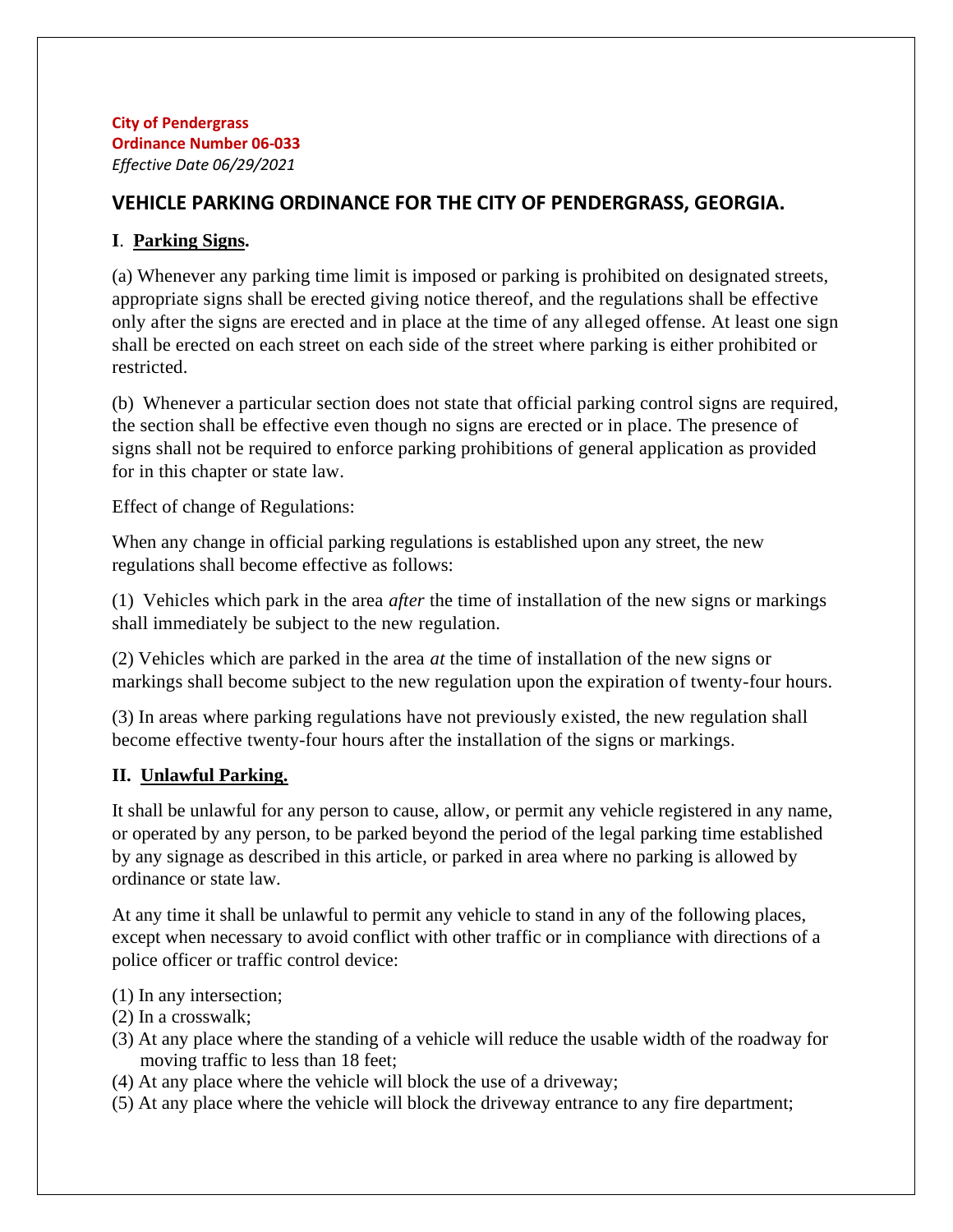(6) On any sidewalk;

(7) At any place where official signs prohibit parking;

(8) Within 12 feet of any fire hydrant.

## **III. Off-Street Parking in Residential Areas** -

(a) In single-family residential zoning districts, parking in the front yard (not the roadway in front of the home) is allowed for each dwelling unit only within a hard-surfaced **driveway** (i.e., asphalt, concrete, gravel, or if approved by an Engineer, and the City, a turf-reinforced driveway).

(b) No parking of any vehicles, whether commercial or private, shall be allowed on grass or lawn areas of any residence. The parking or storage of more than four vehicles at a single-family residence in a manner visible from the public street is unlawful.

(c) No vehicle with a gross vehicle weight rating greater than 6,000 pounds shall be parked past the front plane of the front door of a residential dwelling at any time.

#### **IV. Parking for Commercial Purposes:**

It shall be unlawful to park any vehicle upon any street for the purpose of displaying it for sale, or to park any vehicle upon any public street from which vehicle merchandise is peddled.

#### **A**. **Restrictions for trucks, Tractors, Buses**.

a) *Time limit for trucks.* No person shall park or stand any truck or other freight-carrying vehicle, including any truck tractor, in excess of one-half ton capacity, upon any public street or highway for longer than the time necessary to deliver its cargo, and at no time longer than thirty (30) minutes without police escort.

(b) *Attendant required for certain trucks, buses.* No person shall stop or stand any truck or bus with a body more than eight feet wide or ten feet high on any street or public place without the driver or chauffeur being actually present and in charge thereof.

(c) *Time limit for idling.* No person shall stop or stand any truck or bus on any street or public place and idle for more than 15 minutes. A violation of this subsection shall, upon conviction, be punishable by a minimum fine of \$500.00. This limitation shall not apply under the following conditions:

(1) Emergency vehicles, utility company, construction and maintenance vehicles where the engines must run to perform needed work;

(2) Truck or bus is forced to remain motionless because of traffic conditions;

(3) Truck or bus is being used to supply heat or air conditioning necessary for passenger safety or comfort, and such truck or bus is being used for commercial passenger transportation or is a transit authority bus or school bus, in which idling shall be limited to a maximum of 25 minutes;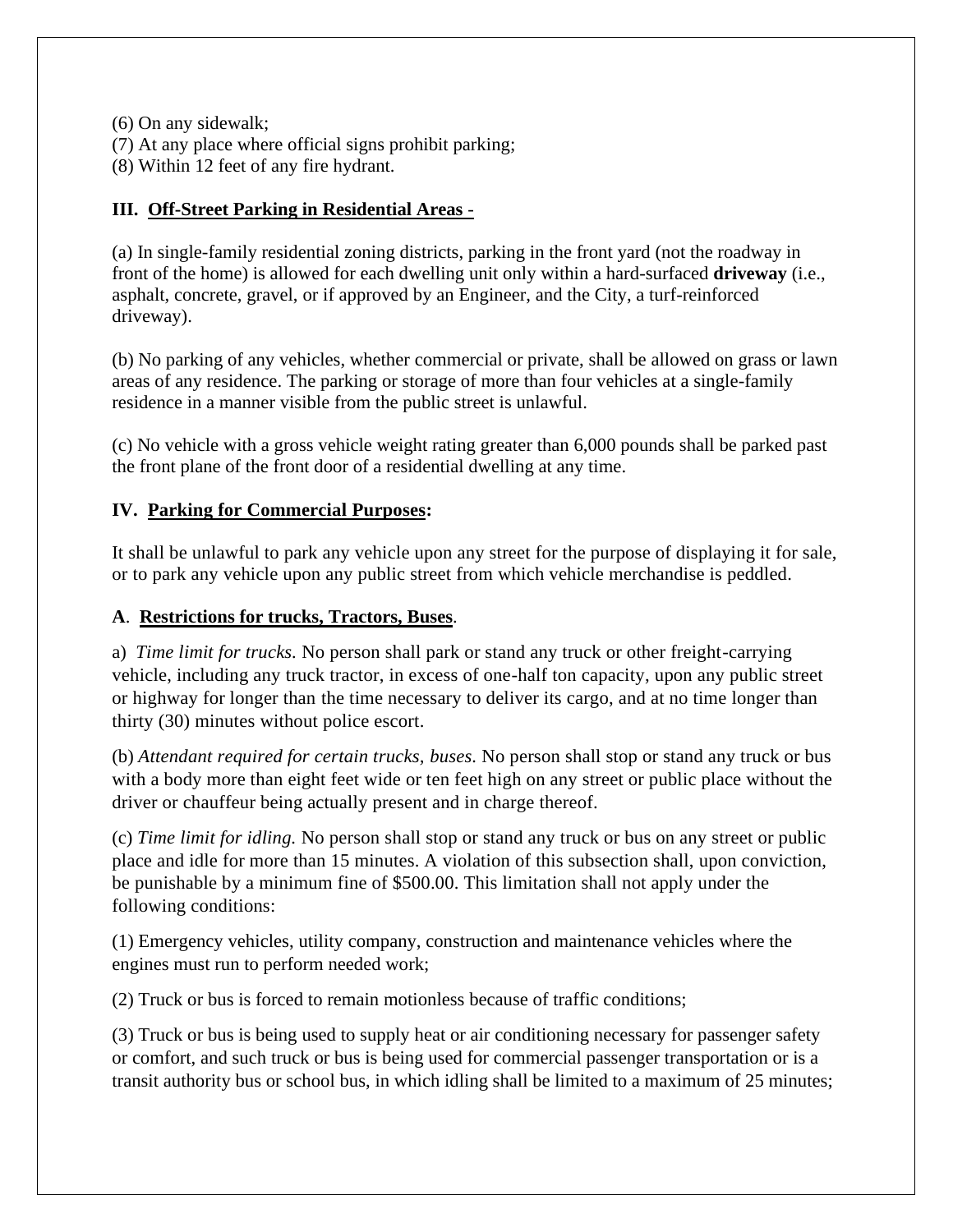(4) If the ambient temperature is less than 32 degrees Fahrenheit, idling shall be limited to a maximum of 25 minutes; or

(5) Any vehicle, truck, bus, or transit authority bus in which the primary source of fuel is Natural Gas (CNG) or electricity shall be exempt from the idling limitations set forth in this section.

#### **B**. **Hazardous Materials**

Parking vehicles carrying dynamite, propane gas or explosive substances near certain buildings. It shall be unlawful to park any vehicle carrying dynamite, propane gas or any other volatile or explosive substance for more than one hour within 200 feet of any building used for assembly or institutional or residential occupancy.

#### **C. Stopping, standing or parking of a motor vehicle on sidewalk or within five feet of the public right-of-way. No Parking on Sidewalks or other Pedestrian Access Routes**

(a) No person, shall stop, leave standing, or park any passenger vehicle, automobile, light truck, sport utility vehicle, or motorcycle, whether attended or unattended, on any portion of a **sidewalk** or other pedestrian access route adjacent to the public right-of-way within the city's municipal street system and on extensions of a county road system within the city's corporate limits, except when necessary to avoid conflict with other traffic, or in compliance with the directions of a peace officer or official traffic control device. Any person violating this section shall, on conviction, be punished, as follows:

| First Offense -                  | \$25.00                                                              |
|----------------------------------|----------------------------------------------------------------------|
| Second Offense -                 | \$50.00                                                              |
| Third Offense -                  | \$75.00                                                              |
| Fourth and subsequent Offenses - | $$100.00$ and Impounded – responsible for towing<br>and storage fees |

#### **V. Single Family Residential Zoning Districts –**

(a) No person shall park any vehicle upon a street in a residential zoning district. It shall be unlawful for any person willfully and unnecessarily to fail or refuse to move such person's vehicle when it is stopped on any municipal or state street or route in a residential zoning district. Residential zoning districts include ALL subdivisions within the corporate city limits of Pendergrass, Georgia. Any person violating this section shall, on conviction, be punished, as follows:

| First Offense -                  | \$25.00                                                              |
|----------------------------------|----------------------------------------------------------------------|
| Second Offense -                 | \$50.00                                                              |
| Third Offense -                  | \$75.00                                                              |
| Fourth and subsequent Offenses - | $$100.00$ and Impounded – responsible for towing<br>and storage fees |

(b) No person shall park a vehicle upon a roadway in a residential zoning district for: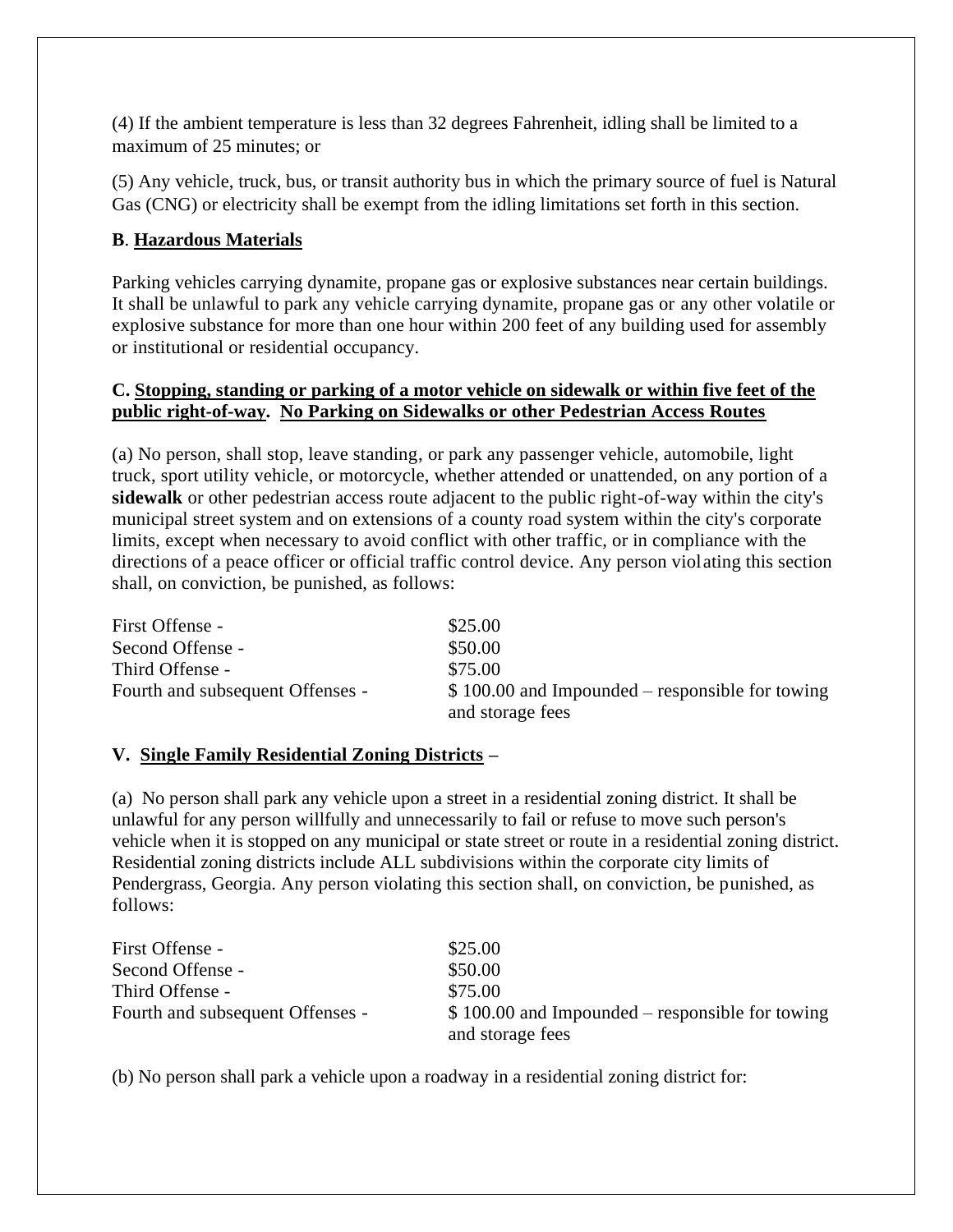(1) Displaying the vehicle for sale;

(2) Washing, greasing or repairing the vehicle, except repairs necessitated by sudden emergency; in the emergency the vehicle shall be moved or towed away with all due haste; or (3) Displaying advertising.

(c) "No Parking" signs shall be placed at the entrances of each subdivision and on each road within each subdivision.

(d) The City shall post signs on all other streets where on-street parking is prohibited due to narrow streets or safety concerns.

#### **VI. Moving, impoundment of vehicles; sale of impounded vehicles, and immobilization of vehicles.**

(a) *Unlawful parking/standing.* Any police officer who finds a vehicle standing upon a street or highway in violation of this chapter may have the vehicle impounded, write a citation to the registered owner per the tag information and place such citation on the vehicle under its windshield wipers, or require the driver or other person in charge of the vehicle to move it to a position off the roadway. The provisions of Chapter five (V) above apply to City Police Officers. No improperly parked vehicle may receive more than one citation for every twentyfour (24) hours it is improperly parked. At ANY time, any vehicle deemed to be improperly parked and a danger to the motoring public, may be towed from the location it is illegally parked by a City Police Officer. In all cases, any vehicle improperly or illegally parked that has received more than three (3) citations shall be impounded to an impound lot.

(b) *Unattended vehicle on highway, bridge or tunnel.* Any police officer may remove or cause to be removed to the nearest vehicle impound any unattended vehicle unlawfully left standing upon any highway, bridge, causeway or in any tunnel.

(c) *Impoundment.* Any police officer may remove or cause to be removed to the nearest vehicle impound any vehicle found upon a highway when:

(1) Report has been made that the vehicle has been stolen or taken without the consent of its owner;

(2) The person in charge of the vehicle is unable to provide for its custody or removal;

(3) The person driving or in control of the vehicle is arrested for an alleged offense for which the officer is required by law to take the person arrested before a proper magistrate without unnecessary delay;

(4) The vehicle is stopped, except when traffic congestion makes movement impossible, on a controlled access highway which is a part of the national system of interstate and defense highways, for more than eight hours, unless the vehicle constitutes a traffic hazard, in which case it may be removed immediately; or

(5) The vehicle is without a current license tag, current registration or the proper inspection sticker.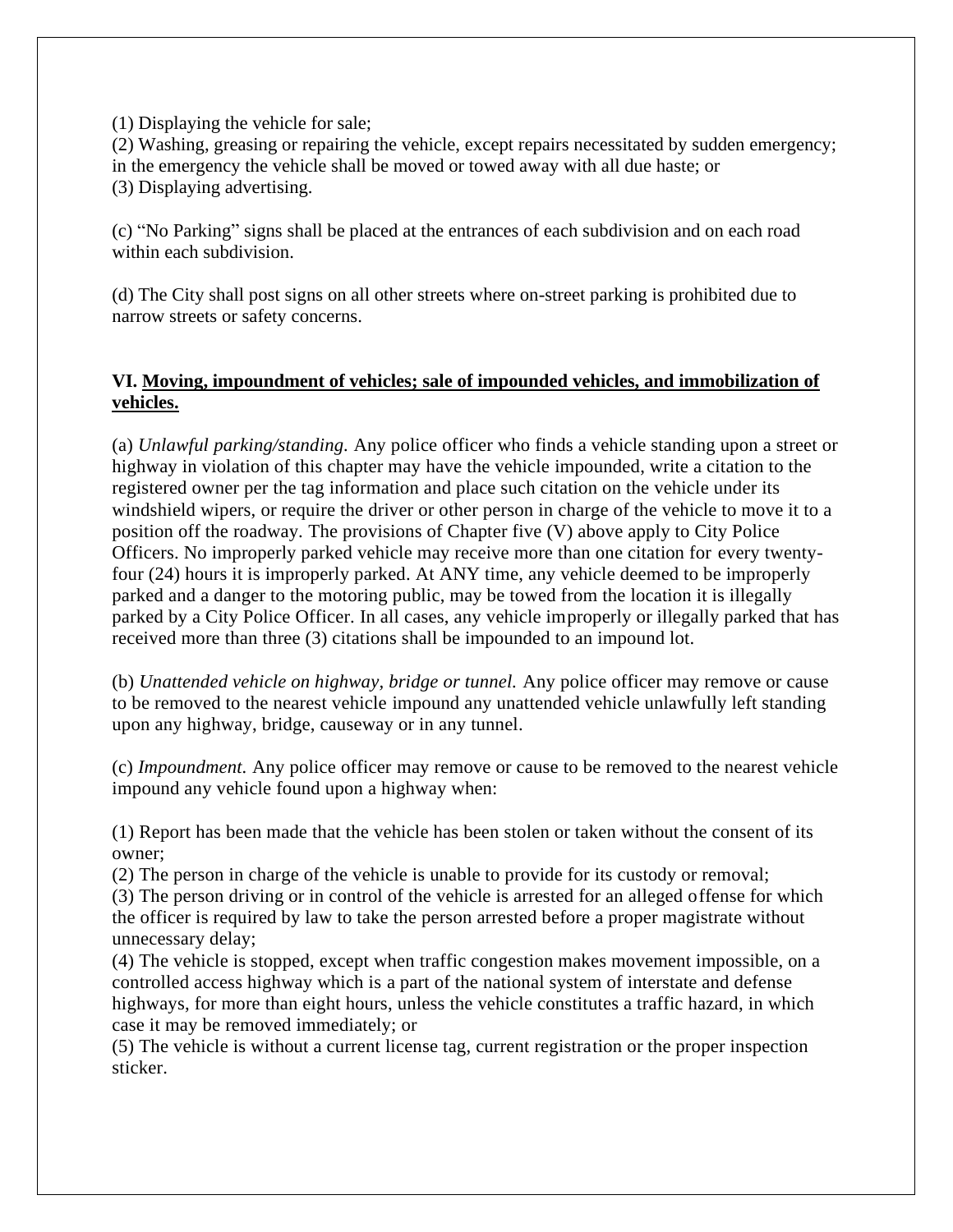*(d) Responsibility for towing and storage fees*. The registered owner of any such vehicle subject to this chapter shall be responsible for any and all towing and storage fees associated with any such vehicle removed from a city street or property pursuant to the provisions of this chapter.

(e) *Authority to sell; notice.* When any vehicle is left on the streets and it becomes necessary for the department of police to take charge of the vehicle in order to preserve the safety of travel on the streets and the department of police does take charge of the vehicle and removes the vehicle and places the vehicle in storage, the vehicle shall be safely kept for 60 days. If after 60 days the vehicle shall be unclaimed by a person making the necessary proof of title, the police chief shall, for two days, put an advertisement in the newspaper in which the city's advertisements are published, describing the vehicle to be sold and giving such information about the vehicle as will put the owner or other persons having knowledge thereof in possession of the facts, stating that the property is in the police chief's possession or control and that, at the expiration of 20 days, it will be exposed for sale. The advertisement shall also state the time and place the vehicle shall be sold and that the proceeds shall be turned in to the city treasury. However, the advertisement shall also state that, within 20 days of the last advertisement provided for in this subsection, any person making satisfactory proof of title or any person who shall claim title to the vehicle shall have the right to request a hearing before the police chief or the police chief's designee to establish, by evidence, proof of title to the vehicle claimed. Upon request for a hearing, the police chief or the police chief's designee shall, within ten days, set a time and place for the hearing and shall notify the person claiming title to the vehicle of the hearing. This hearing shall consist of a member of the police department and two (2) citizens of the city. In all cases, any owner of any vehicle impounded subject to the provisions of this chapter shall be responsible for the payment in full of all towing and storage fees.

(f) *Conduct, record of sale.* At the time named in the notice pursuant to subsection (e) of this section, the police chief or some officer authorized by the police chief, shall proceed to the place where the vehicle is stored and expose the vehicle for sale and sell the vehicle to the highest bidder for cash. A record shall be kept of such sale showing each vehicle sold, with a description corresponding to the advertisement, the name of the purchaser and the amount received therefor.

(g) *Disposition of proceeds.* The police chief shall turn the proceeds of the sale into the general fund of the city, keeping such a record thereof as may serve to identify the vehicle with the proceedings required in this section. The chief financial officer is authorized to pay to a wrecker or storage garage which has an agreement or contract with the city the towing and storage fees on impounded vehicles or the sales price of the impounded vehicle, if such should be less than the towing and storage fees, but less than \$10.00 for each vehicle impounded. The payments made to a wrecker or storage garage shall be paid from and charged to a special appropriations account established with the general fund.

(h) *Impoundment of vehicles.* Any sworn police officer or parking enforcement officer may cause a vehicle to be impounded if the vehicle has been issued a minimum of three parking tickets, regardless of whether the parking tickets have been paid or not.